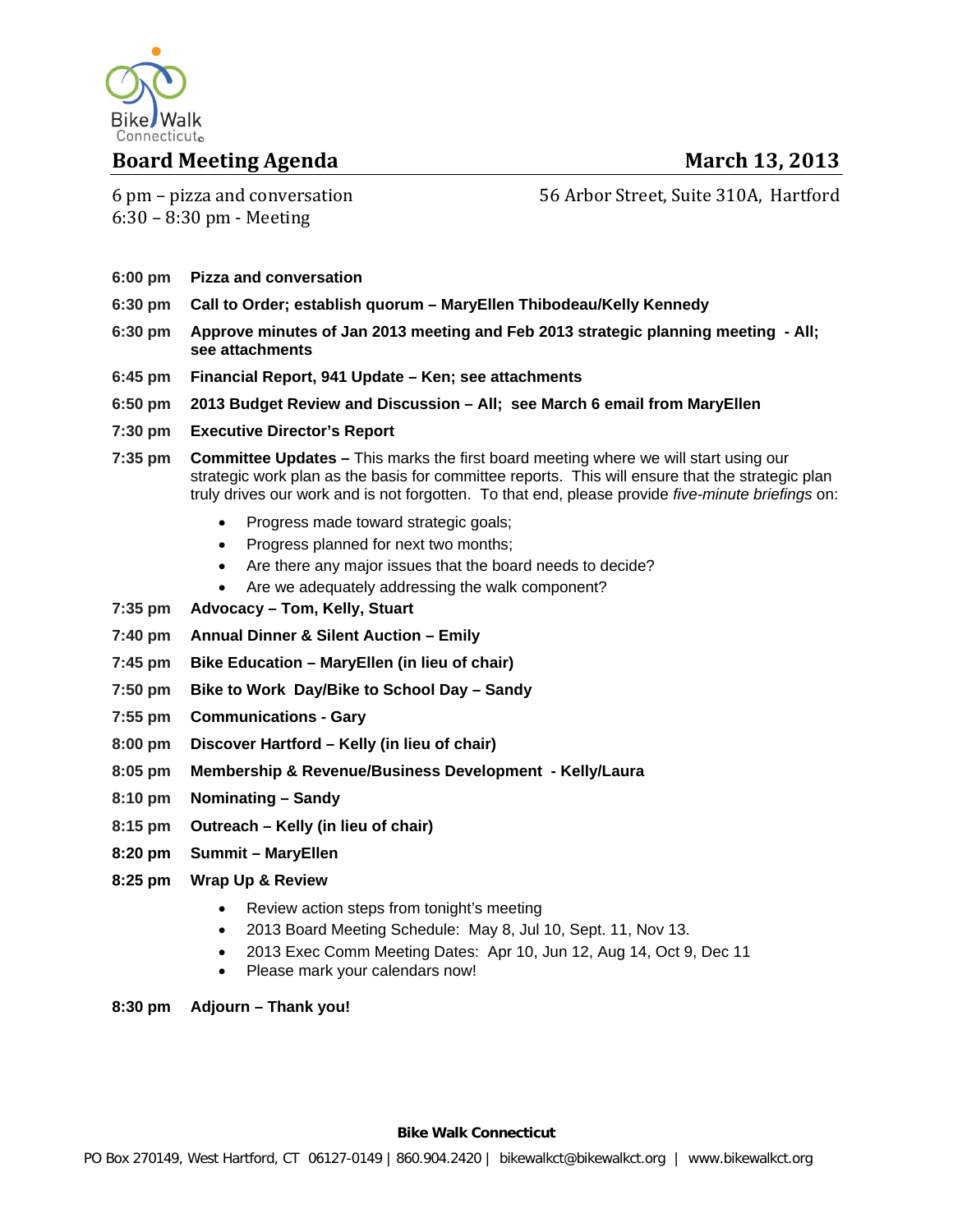### **Bike Walk Connecticut Meeting of the Board of Directors Wednesday, January 9, 2013 6:30-8:30 pm Bike Walk Connecticut HQ 56 Arbor Street, Suite 310A, Hartford, CT 06105**

Attendees: Mary Ellen Thibodeau, Chris Brown, Sandy Fry, Bev Hughes, Kelly Kennedy, Ken Livingston, Stuart Popper, Luis Rivera, Emily Wolfe, Laura Baum, Gary Griffin, Chris Skelly

- 1) Meeting called to order at 6:31 by President Mary Ellen Thibodeau
- 2) Minutes from November 14, 2012. Motion to approve made by Ken Livingston; Chris Brown seconded; minutes approved.
- 3) Nominating Committee Slate
	- Sandy Fry presented the Nominating Committee's recommended slate for Bike Walk CT Board of Directors and Officers.
	- The slate, along with questionnaires with information about the Board nominees was reviewed.
	- The Board accepted the resignations of two members, Mark Paquette and Gerry LaFleur. There are still two openings on the Board for terms ending in December 2013.
	- The Nominating Committee's goal is to get Board representation from around the state.
	- Sandy Fry moved the Board approve the Nominating Committee's recommended slate. Chris Brown seconded. The motion passed unanimously. The Board welcomed the new members: Laura Baum, Gary Griffin and Chris Skelly.
- 4) Financial report/990 update
	- Ken Livingston reviewed the year-end financial report.
	- Bike Walk CT experienced a \$6,000 loss in 2012. An expected contribution of \$15,000 from Cycling Sports Group was not received, but Kelly learned from CSG that they intended to make the contribution and will send the check for 2012 in 2013. We will also solicit a 2013 contribution.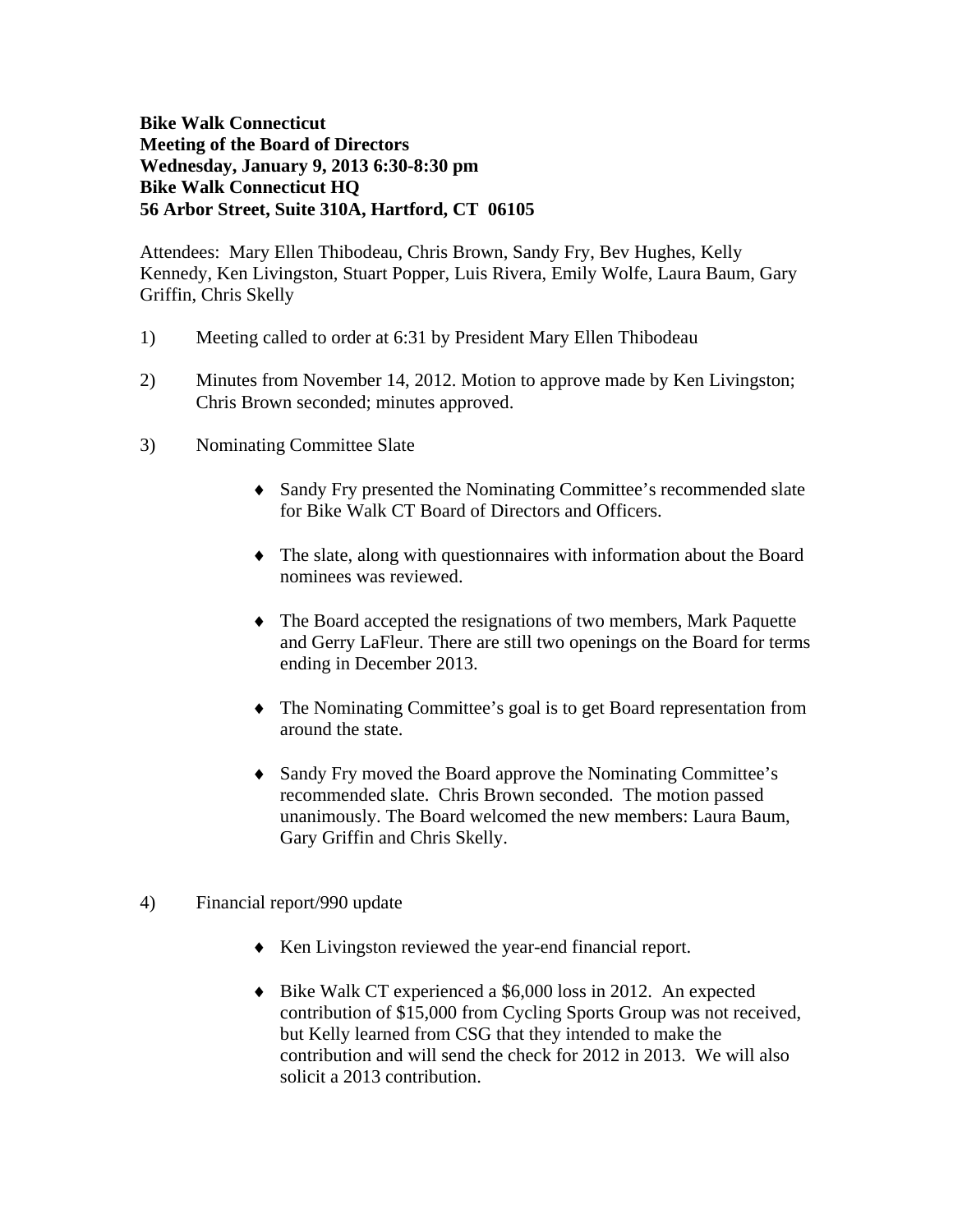- $\bullet$  IRS 2011 990's were submitted.
- 5) Executive Director's Report
	- Membership Report End of year membership renewals were good. Kelly is upgrading the membership renewal system. We need to focus on individual membership and business sponsors.

The need to revise the business membership structure was discussed.

 Annual Dinner and Silent Auction Report - The dinner was wellattended. The process of soliciting sponsors and contributions to the annual dinner silent auction will begin earlier in 2013. Some meetings have already been scheduled.

Next year's annual dinner will be in November instead of December.

- Governance and Strategic Planning Kelly will organize a doodle poll to determine the best day/time for a Board retreat.
- ◆ Events

 Bike Walk CT will present the film Reveal the Path at the Wadsworth Atheneum on February  $5<sup>th</sup>$ . People are invited to meet for happy hour at Arch Street Tavern before the movie.

National Summit and Lobby Day – March 2013

 Annual Summit will be in New Haven on April 27, 2013. Mary Ellen is talking to Yale about possible venues.

◆ Outreach

 Burnside Avenue Road Diet – Once bike lanes are in, they will be the first marked bike lanes on a state highway

February 5 – DEEP will get a Bicycle Friendly Business award

 February 5 – Fairfield County Outreach – Kelly will attend Fairfield Green Drinks to talk promote Bike Walk CT

◆ Advocacy

 There was discussion of the new state legislative session – priorities will be gun control and budget. The Vulnerable Users Bill (concerning penalties for harm to vulnerable users of roadways) will be re-introduced. Suggestion was made to work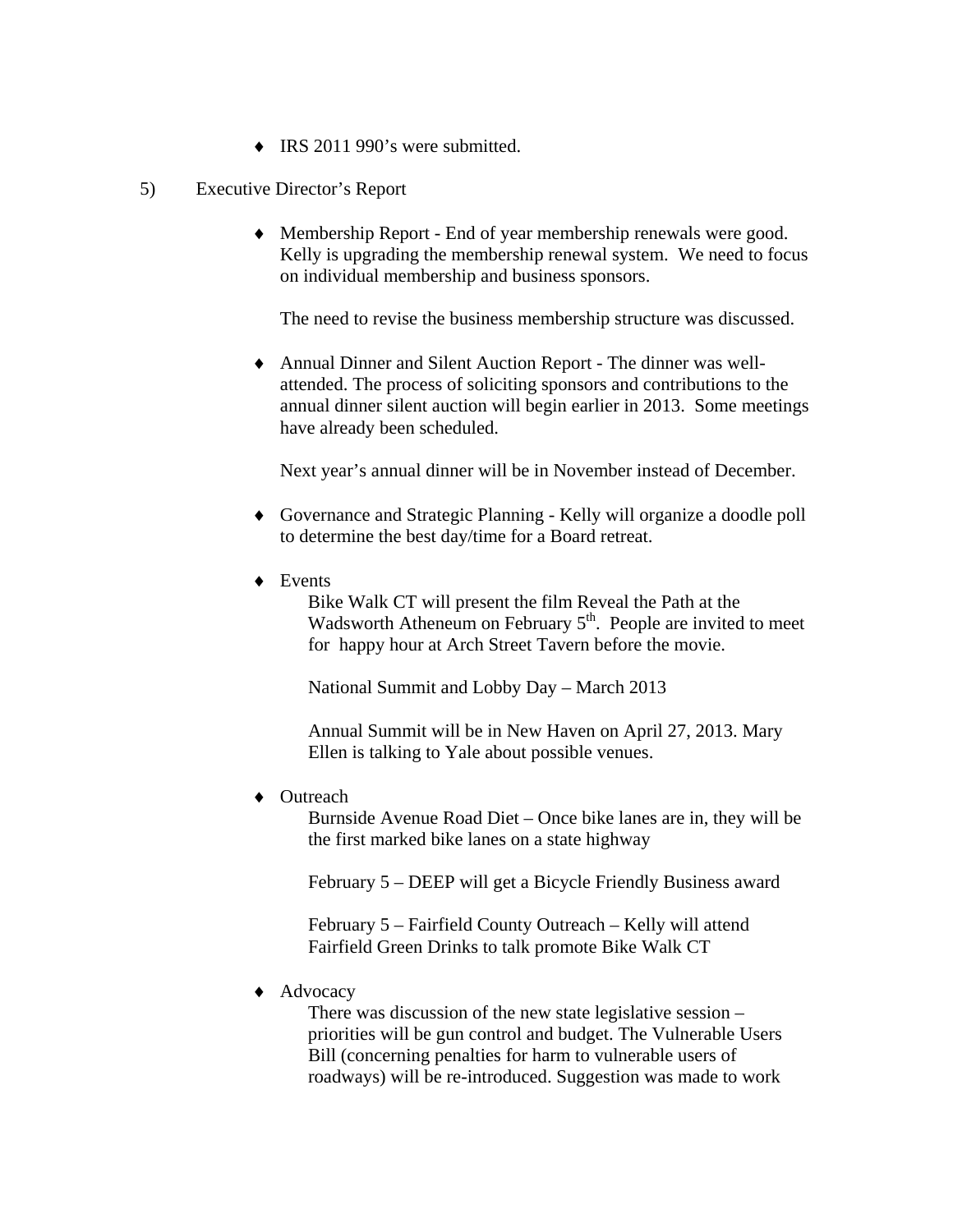with Connecticut Main Streets Center on Complete Streets implementation. There was discussion of how Federal MAP funds will flow to communities.

- $\bullet$  Bike to Work Day will be May 17, 2013. We will focus on getting other agencies start Bike to Work programs.
- 6) Bike Education Proposal for 2013
	- Mary Ellen reviewed the proposal, which among other things recommends including a bike education coordinator in the 2013 budget. We will discuss Bike Education programming as part of our upcoming Strategic Business Planning meeting in February.
- 7) Year in Review

Among the successes: Hiring Kelly; Annual Dinner; the Bike Tour and association with EnvisionFest; improved web site and organizing Board documents;

Areas for improvement: start soliciting sponsorships for events earlier so that our request is included in 2013 budget planning

Meeting was adjourned at 8:30.

Respectfully submitted,

Emily Wolfe, Secretary

Next Board meeting: March 13

Next Executive Committee Meeting: February 13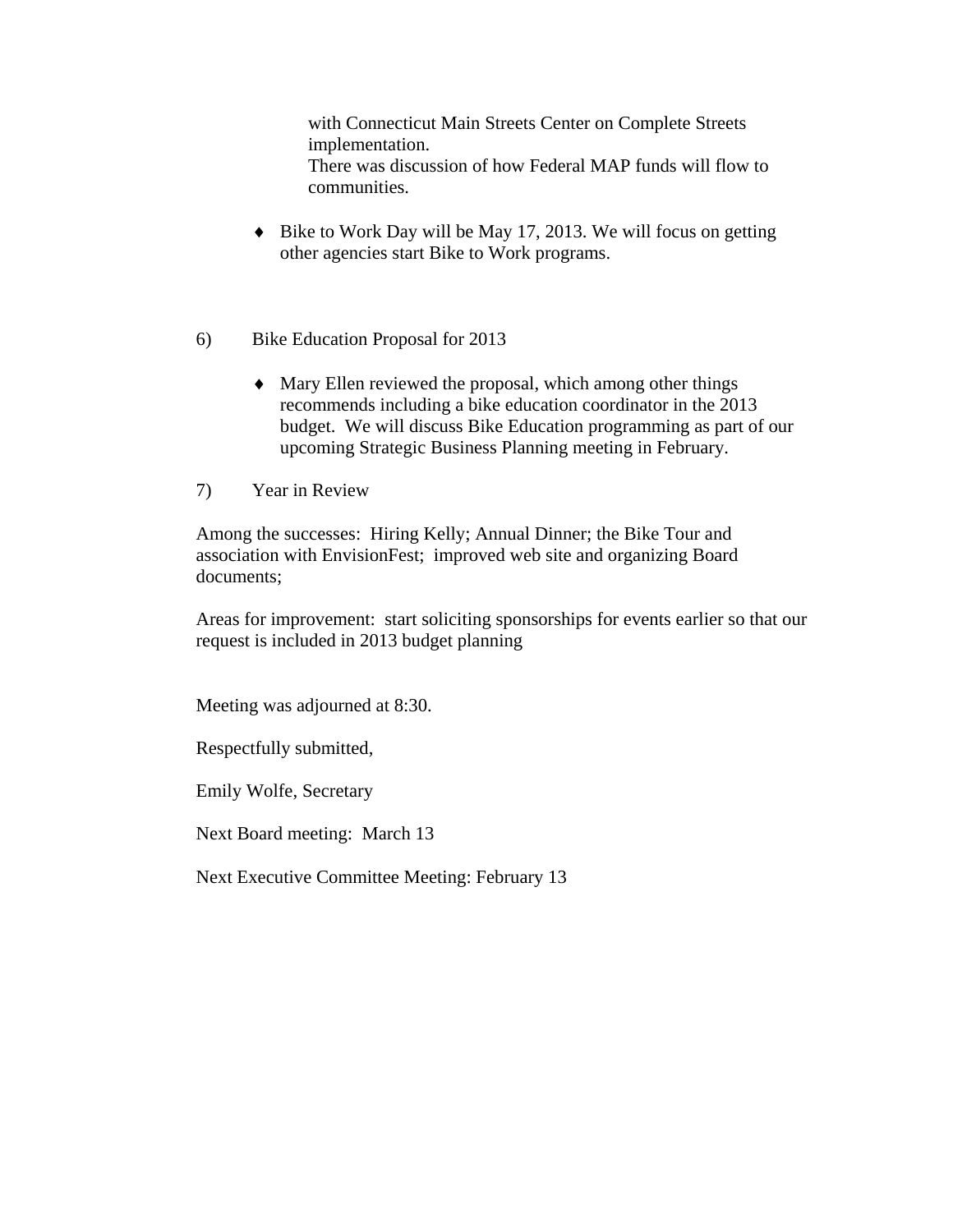Bike Walk CT Meeting Minutes: Special Board Meeting February 13, 2013

#### Attendees:

Board members: Sandy Fry, Beverly Hughes, Luis Rivera, Mary Ellen Thibodeau, Chris Brown, Tom O'Brien, Chris Skelly, Ken Livingston, Laura Baum, Stuart Popper Executive Director: Kelly Kennedy

- 1. **Call to Order:** Mary Ellen called the meeting to order and established that a quorum was present.
- **2. Budget Discussion and Adoption:** Kelly gave a general overview of our operating condition, with about \$100,000 in the bank and last year's expenses of \$87,852 exceeding income by \$6686 (note, CSG did promise \$15,000 for 2012 that has not yet been received.) Kelly presented a very rough calculation of general expenses for the organization, assuming we do not have any income, and keep 3 months of expenses in reserve. A full budget, with income and expense targets will be presented for board consideration at the next meeting.
- **3. Expanding the Board/Advisory Committee Discussion**: Kelly suggested that a larger board would give us more hands to accomplish our work. On a motion by Stuart, seconded by Beverly, the board voted unanimously to amend the bylaws to expand the board to 18. Board members should send any ideas for potential board members to Sandy. The board had an extensive discussion of the nominating committee's recommendation that an Advisory Committee, made up of bike/ped advocates representing advocacy groups throughout the state be formed. We continue to grapple with how to reach out to advocates throughout the state. Even the Fairfield green drinks event which was well advertised had a very disappointing turnout. On a motion by Sandy, seconded by Stuart, an ad hoc committee with Sandy and Ken as members will investigate this idea further and come back to the board with a recommendations.
- **4. Concurrent Fundraising discussion**: Laura, who has worked with Bike Pittsburgh and Bike Minnesota, is very interested in building our program for business memberships. We would like to coordinate our fundraising for various events (summit, dinner, tour, bike to work, etc.) but our approach has not yet been finalized. Ken suggested that we make Bike Education a major ask in our fundraising this year. The board discussed how to deal with Bike to Work, since the budget for this effort needs to be put in place soon, and if we don't know how we are approaching corporate fundraising, the bike to work committee's hands are tied in trying to raise funds. Sandy handed out a summary of the plan for bike to work and indicated the committee hopes to raise \$7500 to \$10000. It was agreed that the BTW committee should feel free to approach all its funders from last year, without waiting for the larger corporate fundraising program to be put in place. On a motion by Stuart, with a second by Laura, the board voted unanimously to fund bike to work at at least \$5000.

**5. Committee discussions:** the following committee chairs were assigned/confirmed: **Advocacy ‐** Tom O'Brien **Annual Dinner ‐** Emily Wolfe, with Beverly chairing the Silent Auction **Annual Summit** ‐ Mary Ellen Thibodeau **Bike Education** ‐ Kelly indicated she would take this on with assistance from Richard Durashin‐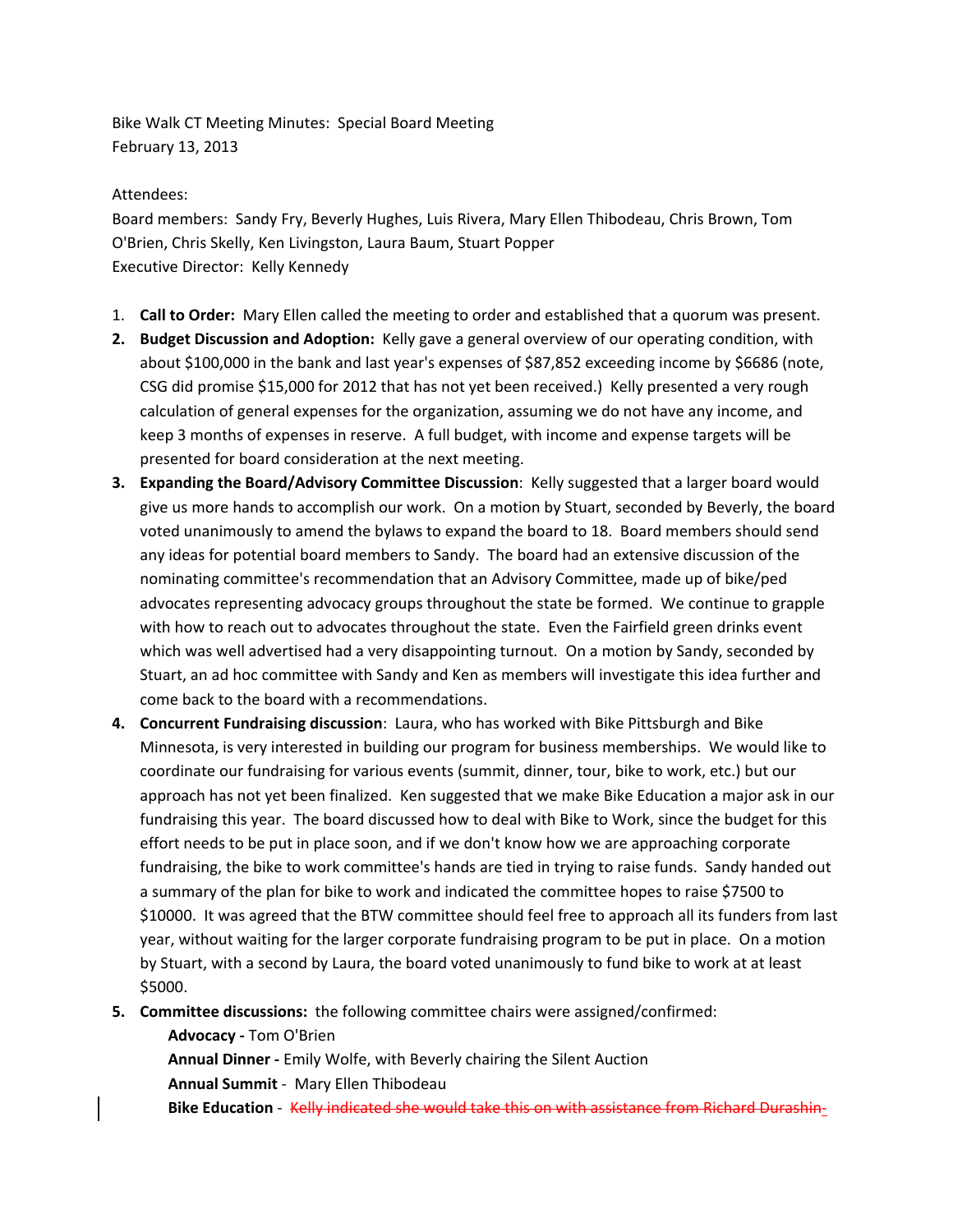**Bike to Work** ‐ Sandy Fry **Discover Hartford** ‐ OPEN **Membership/Business Development** ‐ Laura Baum **Nominating** ‐ Sandy Fry **Outreach** ‐ OPEN **Communications** ‐ Gary Griffin **Financial** ‐ Ken Livingston

**6.** Strategic Plan: there was not sufficient time to examine the strategic plan. Committee chairs should examine the draft committee workplans in the meeting handout, flesh out/revise these and develop a budget. All board members should examine the strategic plan spreadsheet.

#### **The meeting adjourned at 9 PM**

Respectfully submitted Sandy Fry (filling in for Secretary)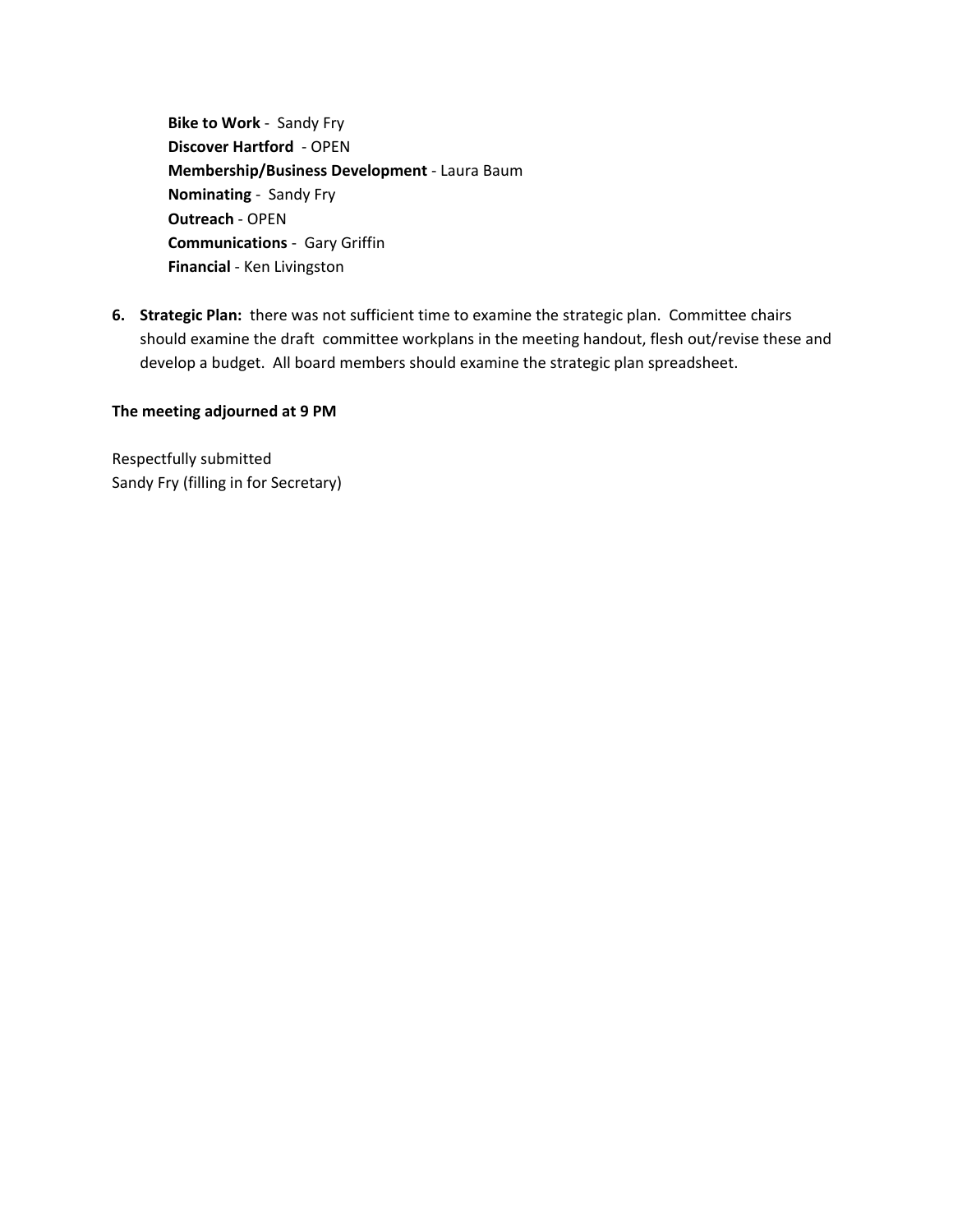### **3:30 PM Bike Walk Connecticut 03/02/13 Profit & Loss**

### **Cash Basis January through February 2013**

| <b>Ordinary Income/Expense</b><br>Income                                                                                                                                                                                                                                          |                                                                     |                                                                    |                                                                         |
|-----------------------------------------------------------------------------------------------------------------------------------------------------------------------------------------------------------------------------------------------------------------------------------|---------------------------------------------------------------------|--------------------------------------------------------------------|-------------------------------------------------------------------------|
| 49900 · Uncategorized Income<br>43400 - Direct Public Support<br>43450 - Individual Contributions                                                                                                                                                                                 | 0.00                                                                | 98.85                                                              | 98.85                                                                   |
| 43452 · United Way/Workplace Giving<br>43450 - Individual Contributions - Other                                                                                                                                                                                                   | 148.92<br>914.30                                                    | 0.00<br>541.61                                                     | 148.92<br>1,455.91                                                      |
| Total 43450 - Individual Contributions                                                                                                                                                                                                                                            | 1,063.22                                                            | 541.61                                                             | 1,604.83                                                                |
| Total 43400 - Direct Public Support                                                                                                                                                                                                                                               | 1,063.22                                                            | 541.61                                                             | 1,604.83                                                                |
| 46400 · Miscellaneous Income<br>47200 - Program Income<br>47220 - Memberships<br>47222 - Membership Dues<br>47222.2 · Renewal Memberships<br>47222 - Membership Dues - Other                                                                                                      | 252.75<br>350.00<br>276.58                                          | 0.00<br>0.00<br>0.00                                               | 252.75<br>350.00<br>276.58                                              |
| Total 47222 - Membership Dues                                                                                                                                                                                                                                                     | 626.58                                                              | 0.00                                                               | 626.58                                                                  |
| 47220 - Memberships - Other                                                                                                                                                                                                                                                       | 855.00                                                              | 1,205.00                                                           | 2,060.00                                                                |
| Total 47220 · Memberships                                                                                                                                                                                                                                                         | 1,481.58                                                            | 1,205.00                                                           | 2,686.58                                                                |
| 47200 - Program Income - Other                                                                                                                                                                                                                                                    | 0.00                                                                | 500.00                                                             | 500.00                                                                  |
| Total 47200 · Program Income                                                                                                                                                                                                                                                      | 1,481.58                                                            | 1,705.00                                                           | 3,186.58                                                                |
| <b>Total Income</b>                                                                                                                                                                                                                                                               | 2,797.55                                                            | 2,345.46                                                           | 5,143.01                                                                |
| <b>Gross Profit</b>                                                                                                                                                                                                                                                               | 2,797.55                                                            | 2,345.46                                                           | 5,143.01                                                                |
| <b>Expense</b><br>63000 · Program Services Expenses<br>63900 - Statewide Summit<br>63100 - Annual Dinner                                                                                                                                                                          | 0.00<br>4,205.49                                                    | 175.00<br>0.00                                                     | 175.00<br>4,205.49                                                      |
| 63140 · Food and Beverages                                                                                                                                                                                                                                                        | 4,205.49                                                            | 0.00                                                               | 4,205.49                                                                |
| Total 63100 - Annual Dinner                                                                                                                                                                                                                                                       |                                                                     |                                                                    |                                                                         |
| Total 63000 · Program Services Expenses                                                                                                                                                                                                                                           | 4,205.49                                                            | 175.00                                                             | 4,380.49                                                                |
| 65000 · Operations<br>65011 · Board Development<br>65090 · Office Space- Rent<br>65330 · Salaries<br>65003 · Legal Fees<br>65005 · Bank Service Charges<br>65005.2 · PayPal Service Charge<br>65005.2 · PayPal Service Charges<br>65005 · Bank Service Charges - Other            | 0.00<br>1,030.00<br>3,846.16<br>500.00<br>0.00<br>45.35<br>120.34   | $-75.00$<br>515.00<br>3,846.16<br>0.00<br>19.99<br>28.93<br>75.65  | $-75.00$<br>1,545.00<br>7,692.32<br>500.00<br>19.99<br>74.28<br>195.99  |
| Total 65005 - Bank Service Charges                                                                                                                                                                                                                                                | 165.69                                                              | 124.57                                                             | 290.26                                                                  |
| 65015 · Membership Dues<br>65020 · Postage, Mailing Service<br>65030 - Printing and Copying<br>65050 · Telephone, Telecommunications<br>65120 · Insurance - Liability, D and O<br>65200 · Technology, software, etc.<br>65310 · Conference, Convention, Meeting<br>65320 · Travel | 375.00<br>0.00<br>0.00<br>113.25<br>0.00<br>65.00<br>776.45<br>2.00 | 0.00<br>47.85<br>31.00<br>113.25<br>851.52<br>0.00<br>0.00<br>4.00 | 375.00<br>47.85<br>31.00<br>226.50<br>851.52<br>65.00<br>776.45<br>6.00 |
| Total 65000 · Operations                                                                                                                                                                                                                                                          | 6,873.55                                                            | 5,458.35                                                           | 12,331.90                                                               |
| 66000 · Payroll Expenses                                                                                                                                                                                                                                                          | 455.77                                                              | 455.77                                                             | 911.54                                                                  |
| <b>Total Expense</b>                                                                                                                                                                                                                                                              | 11,534.81                                                           | 6,089.12                                                           | 17,623.93                                                               |
| <b>Net Ordinary Income</b>                                                                                                                                                                                                                                                        | $-8,737.26$                                                         | $-3,743.66$                                                        | $-12,480.92$                                                            |
| Net Income                                                                                                                                                                                                                                                                        | -8,737.26                                                           | -3,743.66                                                          | $-12,480.92$                                                            |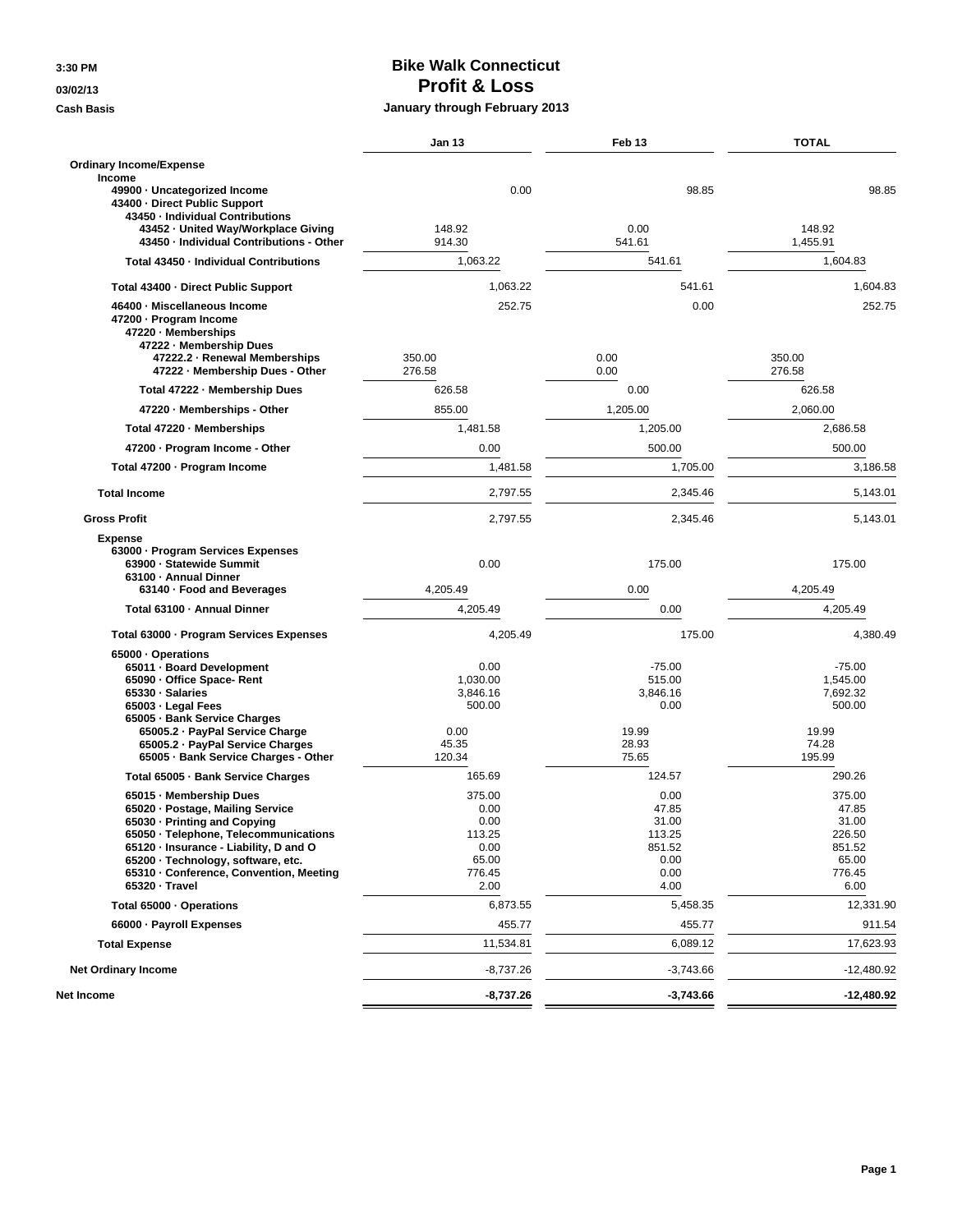# **3:32 PM Bike Walk Connecticut 03/02/13 Balance Sheet**

**Cash Basis As of February 28, 2013**

|                                        | Feb 28, 13   |
|----------------------------------------|--------------|
| <b>ASSETS</b>                          |              |
| <b>Current Assets</b>                  |              |
| <b>Checking/Savings</b>                |              |
| <b>Other Income</b>                    | $-25.00$     |
| 13000 - Petty Cash                     | $-146.95$    |
| 10000 - Webster Bank - checking        | 81,953.45    |
| 11000 - PayPal                         | 1,596.51     |
| $12000 \cdot CD$                       | 10,584.73    |
| <b>Total Checking/Savings</b>          | 93,962.74    |
| <b>Total Current Assets</b>            | 93,962.74    |
| TOTAL ASSETS                           | 93,962.74    |
| <b>LIABILITIES &amp; EQUITY</b>        |              |
| Liabilities                            |              |
| <b>Current Liabilities</b>             |              |
| <b>Accounts Payable</b>                |              |
| 20000 - Accounts Payable               | $-250.00$    |
| <b>Total Accounts Payable</b>          | $-250.00$    |
| <b>Credit Cards</b>                    |              |
| 14000 - Webster Bank Credit Card       | 196.10       |
| <b>Total Credit Cards</b>              | 196.10       |
| <b>Other Current Liabilities</b>       |              |
| 24000 - Payroll Liabilities            | 3,769.55     |
| <b>Total Other Current Liabilities</b> | 3,769.55     |
| <b>Total Current Liabilities</b>       | 3,715.65     |
| <b>Total Liabilities</b>               | 3,715.65     |
| <b>Equity</b>                          |              |
| 32000 - Unrestricted Net Assets        | 102,728.01   |
| Net Income                             | $-12,480.92$ |
| <b>Total Equity</b>                    | 90,247.09    |
|                                        |              |
| <b>TOTAL LIABILITIES &amp; EQUITY</b>  | 93,962.74    |